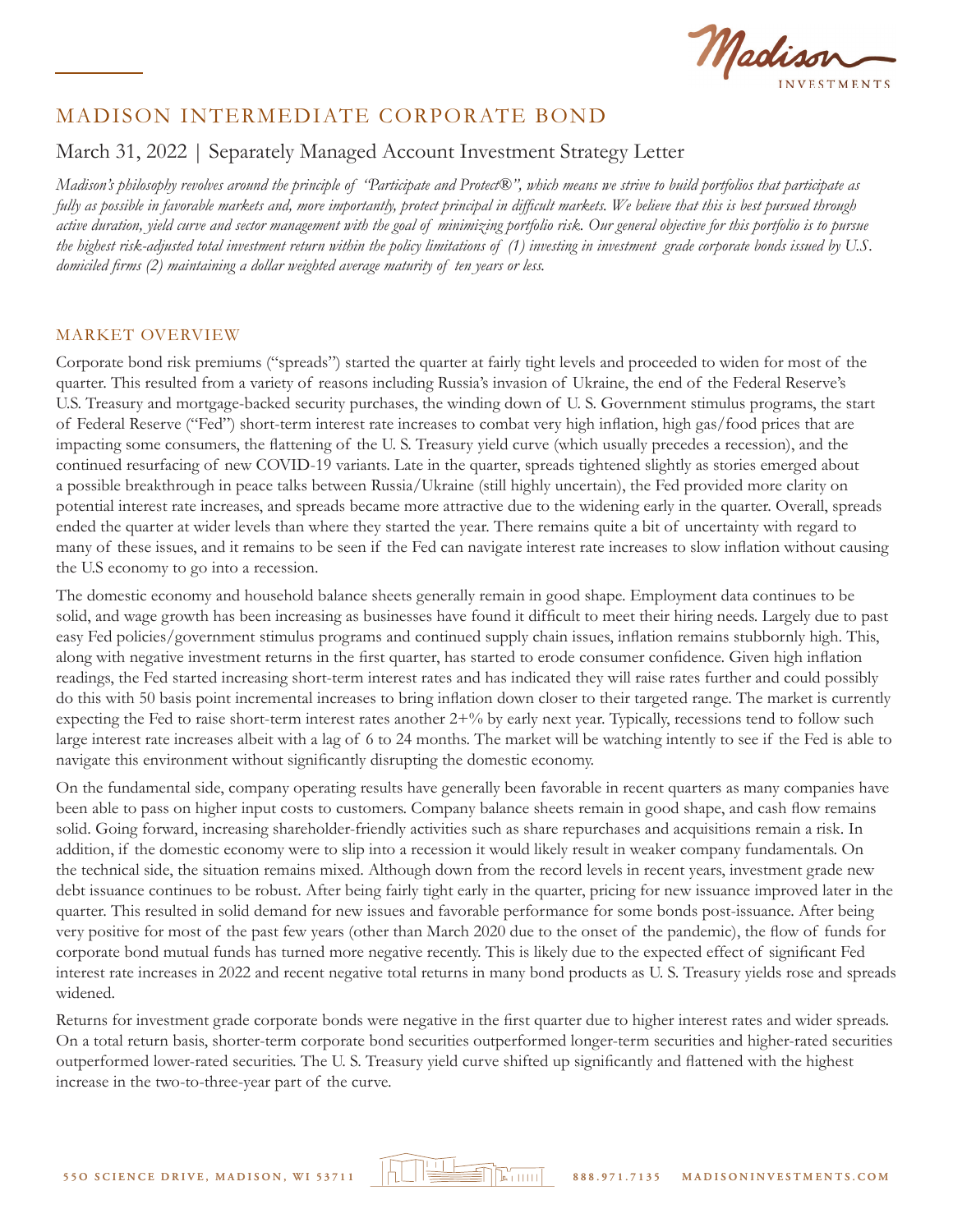Madison

# March 31, 2022 | Separately Managed Account Investment Strategy Letter

#### PERFORMANCE & ATTRIBUTION

The Bloomberg Intermediate Corporate Index posted a -5.25% total return in the first quarter of 2022 due to higher spreads and a shift up in the U. S. Treasury curve. Madison's Intermediate Corporate-only strategy outperformed its benchmark in the quarter primarily due to being up in quality and underweight longer-term securities. Given our conservative bias, we have a smaller exposure to low-quality BBB securities and longer-term securities.

#### STRATEGIC POSITIONING & TRANSACTIONS

Spreads started the quarter at fairly tight levels, and we were concerned about higher interest rates in 2022. Therefore, we have been much more selective in purchasing corporate bonds and extending maturities. When doing selective rollouts, we have generally focused on financial bonds as they offer wider spreads than higher-quality industrial bonds. Given our conservative mandate, portfolio durations remain slightly less than the benchmark and higher quality, with very little exposure to low-BBB securities. It should be emphasized that Madison has historically focused on using bonds with large issue sizes and strong liquidity for client portfolios, which allows them to be more easily tradable than bonds with smaller issue sizes during periods of higher stress in the markets.

## **OUTLOOK**

The backdrop for the corporate bond market currently remains respectable, but there are some potential headwinds on the horizon.

**Positives:** Company operating results have generally been good despite higher input costs. Most companies have been able to pass through price increases, which has resulted in favorable growth and strong cash flow generation. Consumers may eventually push back against price increases, which could have a negative effect on company growth metrics and margins. For 2022, earnings growth is currently expected to be in the high single-digit range, which is still favorable but below 2021 levels. In addition, company balance sheets are in good shape as cash levels remain high and leverage metrics have been trending down the past few years due to a combination of earnings growth and targeted debt reduction. From the technical side, investment grade new issuance is expected to fall somewhat in 2022 from the high levels experienced in 2020 and 2021 but still remain robust.

**Negatives:** Certain sectors are facing headwinds from issues such as supply chain bottlenecks and difficulty in hiring employees. In addition, while companies are generating strong cash flow, they are increasingly starting to spend this cash flow on more shareholder-friendly initiatives such as acquisitions, share repurchases, and dividend increases.

**Other concerns:** The Fed remains a wildcard. After providing significant support to the corporate bond market during the pandemic, they completed their taper program in March 2022 and started raising short-term interest rates to combat high inflation. The current expectation is the Fed will have to raise short-term interest rates to over 2.5% over the next year which raises the question of whether this will push the U. S. economy into recession. Other concerns that continue to create volatility in the market are the Russia/Ukraine conflict and COVID-19 variants.

At Madison, we remain cognizant of these risks and have positioned portfolios with a slightly lower duration and higherquality bias than the benchmark. We continue to make strategic extension trades when they present themselves while staying true to our conservative bias. If spreads and yields continue to rise, we may look to opportunistically add some longer corporate bonds to our portfolios.

*<sup>1.</sup> Net returns are reduced by three separate annual model bundled fees of 1.25%, 2.00% and 3.00%, applied quarterly. Due to variances between wrap/UMA programs, multiple net returns are presented to show three possible outcomes at different total annual bundled fee rates. This fee represents a fee charged to clients and combines Madison's management fee plus a maximum advisor fee. Actual fees will vary depending on each individual agreement, so clients should consult their advisor for actual fees. See each entity's Part 2A Disclosure Brochure for more information. Actual returns may vary depending on a particular account's inception date, trading platform and trading discretion. Any differences in the timing of trades may result in various performance outcomes for Madison's separately managed accounts versus model manager accounts.*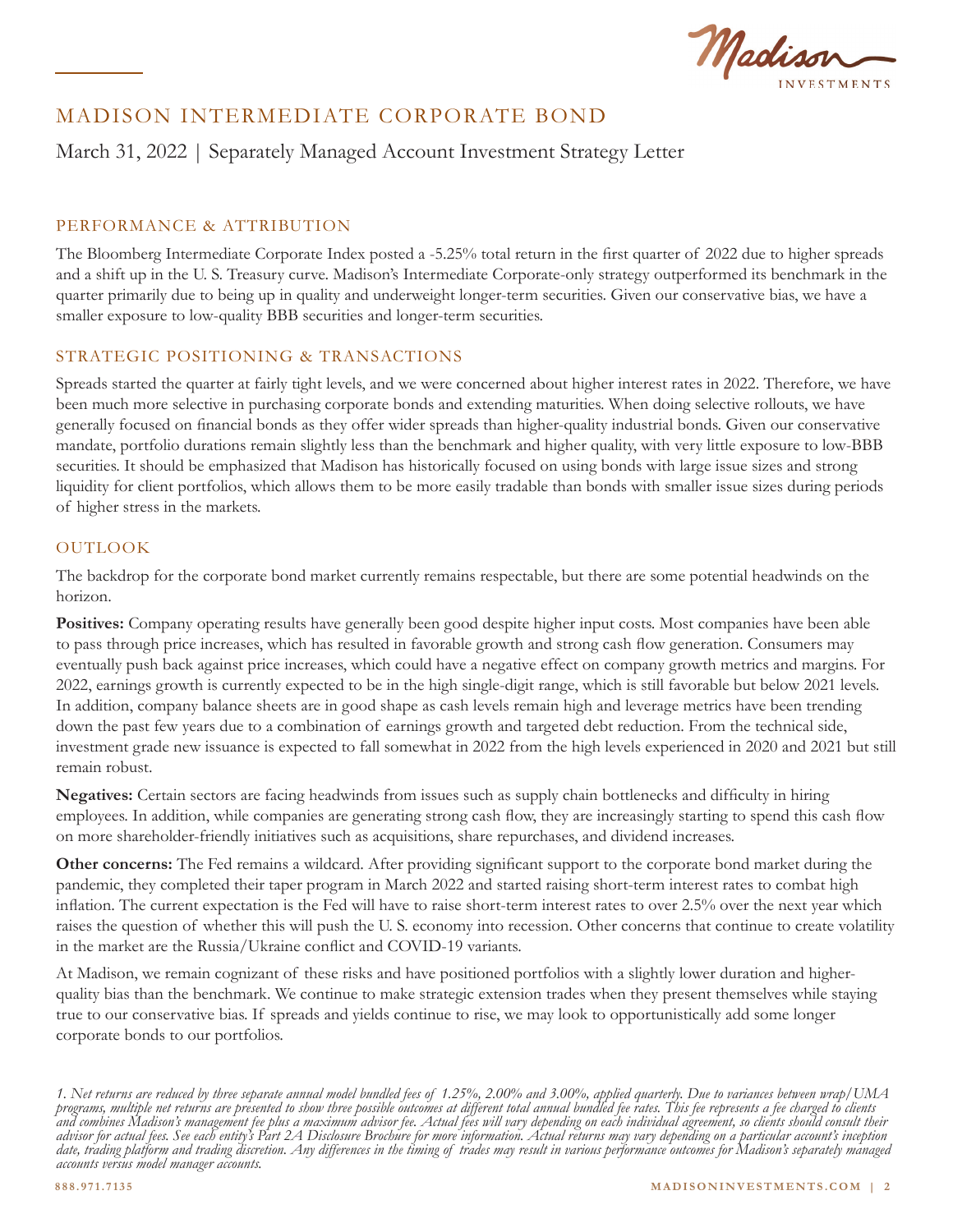

# March 31, 2022 | Separately Managed Account Performance & Characteristics

*Portfolio Characteristics may help you understand how the portfolio, taken as a whole, is situated relative to other portfolios or the benchmark. See the Definitions section on the last page for more details about each metric presented below.*

## Portfolio Characteristics

|                                | Madison<br>Intermediate<br>Corporate<br>Bond | Bloomberg U.S.<br>Interm. Corp.<br>Index |  |
|--------------------------------|----------------------------------------------|------------------------------------------|--|
| Effective Duration (years)     | 4.19                                         | 4.30                                     |  |
| Wtd. Avg. Maturity (years)     | 4.63                                         | 4.85                                     |  |
| Wtd. Avg. Quality <sup>1</sup> | $A -$                                        | BBB+                                     |  |
| Wtd. Avg. Yield to Worst       | $3.04\%$                                     | $3.31\%$                                 |  |
| Wtd. Avg. Current Yield        | 2.86%                                        | 3.15%                                    |  |
| Avg. Turnover                  | $20 - 40\%$                                  |                                          |  |

## Sector Distribution (%)

|                          | Madison | Index |
|--------------------------|---------|-------|
| Banking                  | 31.01   | 29.40 |
| <b>Basic Industry</b>    | 4.47    | 2.20  |
| Brokerage/Asset Managers | 0.59    | 1.59  |
| Capital Goods            | 4.03    | 5.67  |
| Communications           | 7.54    | 6.11  |
| Consumer Cyclical        | 8.01    | 7.64  |
| Consumer Non-Cyclical    | 8.24    | 12.84 |
| Energy                   | 7.11    | 6.98  |
| Finance Companies        | $-$     | 1.96  |
| Insurance                | 4.91    | 3.53  |
| Other Financial          | $-$     | 0.06  |
| Other Industrial         | $-$     | 0.12  |
| <b>REITS</b>             | 7.37    | 3.99  |
| Technology               | 13.71   | 10.19 |
| Transportation           | 0.65    | 1.73  |
| Utility                  | 0.99    | 5.98  |
| Cash                     | 1.37    | $-$   |

# Portfolio Statistics (%)

| Since Inception of $6/30/2001$ | Madison | Index <sup>3</sup> |
|--------------------------------|---------|--------------------|
| Up Capture Ratio               | 84.43   | 100                |
| Down Capture Ratio             | 81.70   | 100                |
| Standard Deviation             | 3.56    | 4.04               |

# Quality2 Distribution (%)

|            | Madison | Index |
|------------|---------|-------|
| <b>AAA</b> | 1.09    | 0.83  |
| AA         | 9.04    | 6.06  |
| А          | 47.52   | 43.24 |
| <b>BBB</b> | 40.98   | 49.86 |
| Cash       | 1.37    |       |

## Maturity Distribution (%)

|               | Madison | Index |
|---------------|---------|-------|
| 0-1 Years     | 4.79    | 1.32  |
| 1-3 Years     | 20.28   | 26.24 |
| 3-5 Years     | 30.61   | 27.14 |
| 5-7 Years     | 25.63   | 19.10 |
| $7-10+$ Years | 18.70   | 26.20 |

*Cash is included in the 0-1 Year segment.*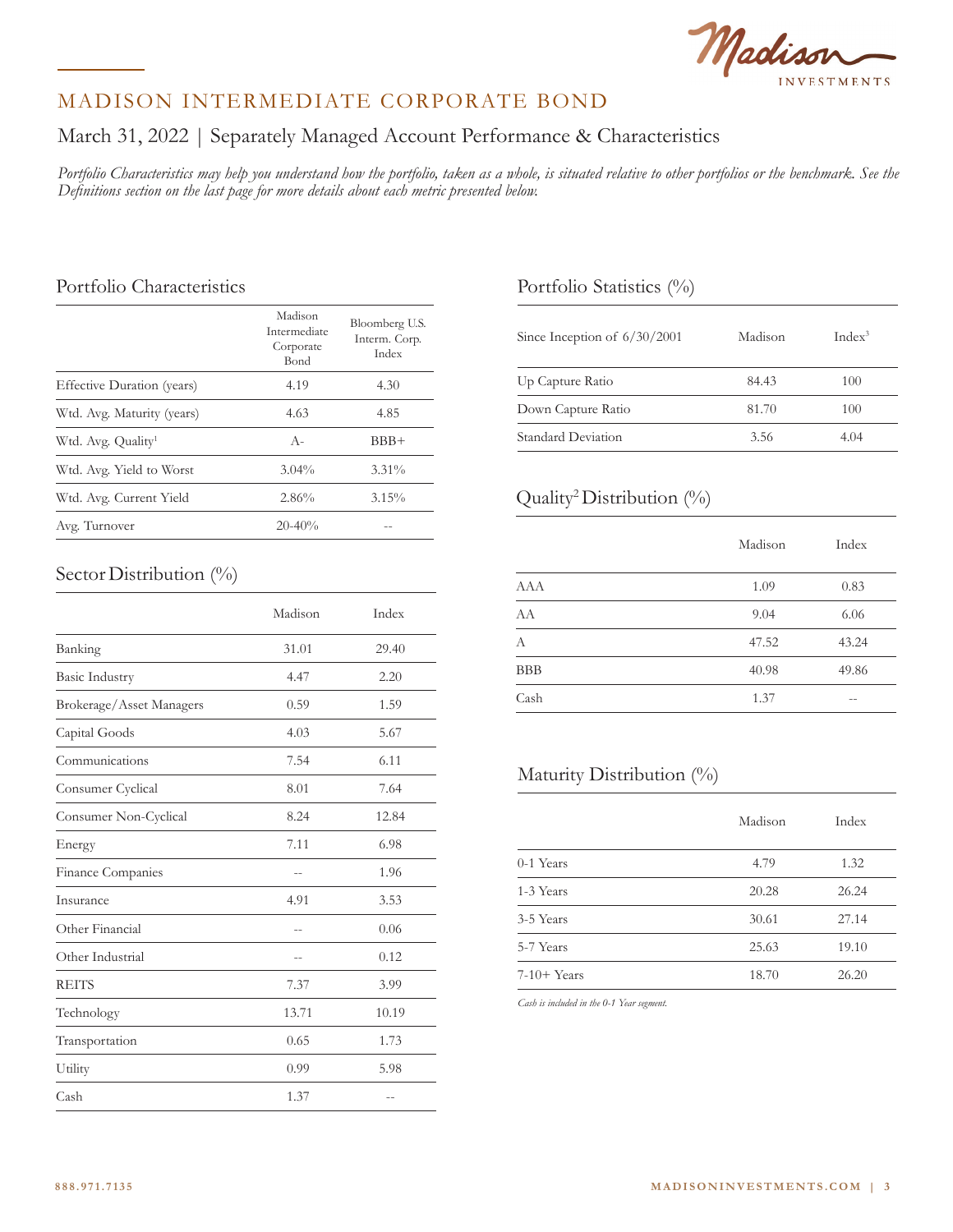

# March 31, 2022 | Separately Managed Account Performance & Characteristics

Portfolio Performance may help you understand how the portfolio, taken as a whole, is situated relative to other portfolios or the benchmark. See the *Definitions section on the last page for more details about each metric presented below.*

|                         |         | <b>MADISON</b> |                    |  |  |
|-------------------------|---------|----------------|--------------------|--|--|
|                         | Gross   | $Net**$        | Index <sup>3</sup> |  |  |
| <b>QTD</b>              | $-4.88$ | $-5.00$        | $-5.25$            |  |  |
| <b>YTD</b>              | $-4.88$ | $-5.00$        | $-5.25$            |  |  |
| 1-Year*                 | $-4.06$ | $-4.54$        | $-4.10$            |  |  |
| 3-Year*                 | 1.84    | 1.34           | 2.26               |  |  |
| 5-Year*                 | 2.28    | 1.78           | 2.62               |  |  |
| $10$ -Year <sup>*</sup> | 2.32    | 1.81           | 2.92               |  |  |
| Since Inception*        | 3.68    | 3.16           | 4.53               |  |  |

*\*Figures are annualized.*

#### Annual Total Returns (%)

|      |         | <b>MADISON</b> |                    |  |  |
|------|---------|----------------|--------------------|--|--|
|      | Gross   | $Net**$        | Index <sup>3</sup> |  |  |
| 2012 | 4.01    | 3.50           | 8.09               |  |  |
| 2013 | $-0.23$ | $-0.72$        | 0.08               |  |  |
| 2014 | 3.39    | 2.88           | 4.35               |  |  |
| 2015 | 1.65    | 1.14           | 1.08               |  |  |
| 2016 | 3.13    | 2.62           | 4.04               |  |  |
| 2017 | 3.05    | 2.54           | 3.92               |  |  |
| 2018 | 0.21    | $-0.29$        | $-0.23$            |  |  |
| 2019 | 9.07    | 8.53           | 10.14              |  |  |
| 2020 | 7.05    | 6.52           | 7.47               |  |  |
| 2021 | $-1.53$ | $-2.03$        | $-1.00$            |  |  |

*\*\*Net returns are calculated using the highest Madison annual fee of 0.50%, calculated quarterly for periods prior to*  January 1, 2022 & calculated monthly for periods beginning January 1, 2022. They do not reflect any third-party in-<br>vestment advisory fees or other expenses that may be incurred in the management of the account. Such fees *will reduce the actual returns of the account. Actual fees and expenses will vary depending on each individual agreement, so readers should consult their advisors for additional details. See each entity's Part 2A Disclosure Brochure for more information. Actual returns may vary depending on a particular account's inception date, trading platform and trading discretion. Any differences in the timing of trades may result in various performance outcomes for Madison's separately managed accounts versus model manager accounts.*

## Trailing Returns (%) Experienced Management

#### **Mike Sanders, CFA**

 Head of Fixed Income, Portfolio Manager Industry since 2004

#### **Allen Olson, CFA**

Portfolio Manager Industry since 1998

#### **Alan Shepard, CFA**

Portfolio Manager Industry since 1988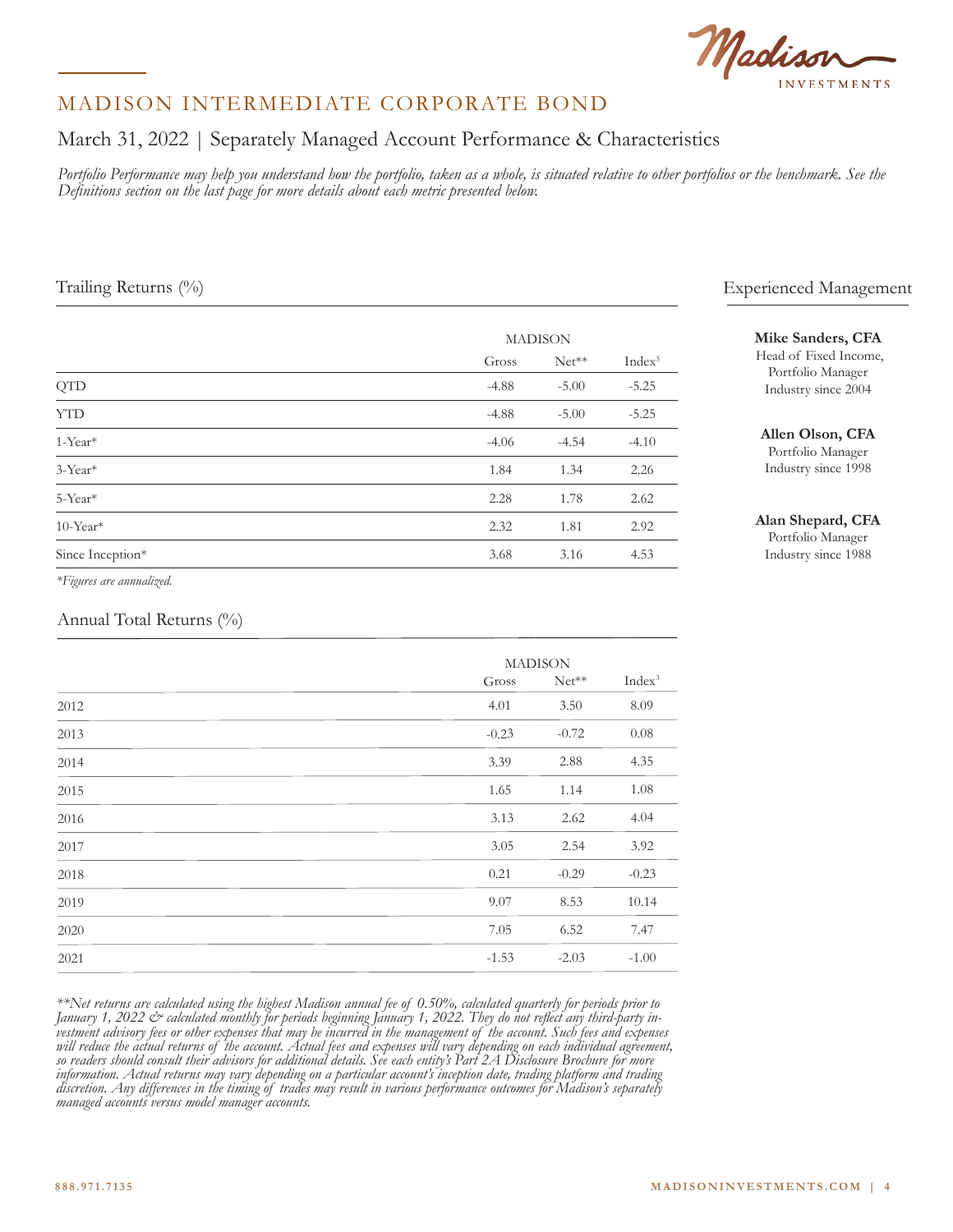

# DISCLOSURES

1.This measure is not the result of an assessment of the credit quality of the composite's portfolio by a Nationally Recognized Statistical Rating Agency ("NRSRO") or any other independent entity.

2. Credit quality ratings on underlying securities of the composite are received from one or more NRSRO (e.g., S&P, Moody's, Fitch, etc.) and converted to the equivalent major rating category commonly utilized by more than one NRSRO. In the event of split rating between NSRSOs, (i.e., when a majority rating cannot be derived), the lower rating is used. Bonds backed by U.S. Government or agency securities are given an implied rating equal to the rating of such securities. Ratings and portfolio credit quality may change over time. Portfolio distributions are rounded to the nearest 0.1%.

3. For periods prior to 1/1/2013, the composite was measured against the Bloomberg U.S. Intermediate Credit Bond Index (Index). For periods after 12/31/2012, the composite is measured against the Bloomberg U.S. Intermediate Corporate Bond Index (Index). The "Index," as presented in "Portfolio Statistics", "Trailing Returns" and "Annual Total Returns" sections, represent, where applicable, a blended benchmark derived of the aforementioned indices. See the following page for more information.

All or some of the information is presented as "supplemental information" included as part of the GIPS® Report for the Intermediate Corporate Bond Composite on the reverse side, which must be included with this material. References to "Madison" are to that composite and references to inception date refer to performance since 6/30/2001. Year-to-date, quarterly and annualized performance figures are considered "preliminary" as of the date of this piece. GIPS® is a registered trademark of CFA Institute. CFA Institute does not endorse or promote this organization, nor does it warrant the accuracy or quality of the content contained herein.

Indices are unmanaged. An investor cannot invest directly in an index. They are shown for illustrative purposes only, and do not represent the performance of any specific investment. Index returns do not include any expenses, fees or sales charges, which would lower performance.

All investing involves risks including the possible loss of principal. There can be no assurance the portfolios will achieve their investment objectives. The risks associated with an investment in the portfolio can increase during times of significant market volatility. The principal risks of investing in the portfolio include: interest rate risk, call risk, risk of default and liquidity risk. As interest rates rise, the prices of bonds fall. Long-term bonds are more exposed to interest-rate risk than short-term bonds. Unlike bonds, bond portfolios have ongoing fees and expenses. Please consult with your financial advisor to determine your risk tolerance and investment objectives.

It should not be assumed that recommendations made in the future will be profitable or will equal the performance of the securities in this list.

Holdings may vary depending on account inception date, objective, cash flows, market volatility, and other variables. Any securities identified and described herein do not represent all of the securities purchased or sold, and these securities may not be purchased for a new account. There is no guarantee that any securities transactions identified and described herein were, or will be profitable.

Upon request, Madison may furnish to the client or institution a list of all security recommendations made within the past year.

Standard Deviation: a statistical measurement of dispersion about an average, which, for a portfolio, depicts how widely the returns varied over a certain period of time. Investors may use the standard deviation of historical performance to understand the range of returns for a portfolio. When a portfolio has a higher standard deviation than its benchmark, it implies higher relative volatility. Standard deviation has been calculated using the trailing monthly total returns for the appropriate time period. The standard deviation values are annualized.

Downside Capture Ratio: a portfolio's performance in down markets relative to its benchmark. The security's downside capture return is divided it by the benchmark's downside capture return over the time period.

Upside Capture Ratio: a portfolio's performance in up markets relative to its benchmark. The security's upside capture return is divided by the benchmark's upside capture return over the time period.

Effective Duration: a measure of a portfolio's interest-rate sensitivity. The longer a portfolio's duration, the more sensitive the portfolio is to shifts in interest rates.

Average Maturity: computed by weighting the maturity of each security in the portfolio by the market value of the security, then averaging these weighted figures.

Yield to Maturity measures the annual return an investor would receive if they held a particular bond until maturity as of the end of a report period. In order to make comparisons between instruments with different payment frequencies, a standard yield calculation basis is assumed. This yield is calculated assuming semiannual compounding.

Portfolio Turnover: a measure of the trading activity in an investment portfolio—how often securities are bought and sold by a portfolio. The range represents the typical turnover of the portfolio.

Yield to Worst the lowest potential yield that can be received on a bond without the issuer actually defaulting. The yield to worst is calculated by making worst case scenario assumptions on the issue by calculating the returns that would be received if provisions, including prepayment, call or sinking fund, are used by the issuer.

"Madison" and/or "Madison Investments" is the unifying tradename of Madison Investment Holdings, Inc., Madison Asset Management, LLC ("MAM"), and Madison Investment Advisors, LLC ("MIA"), which also includes the Madison Scottsdale office. MAM and MIA are registered as investment advisers with the U.S. Securities and Exchange Commission. Madison Funds are distributed by MFD Distributor, LLC. MFD Distributor, LLC is registered with the U.S. Securities and Exchange Commission as a broker-dealer and is a member firm of the Financial Industry Regulatory Authority. The home office for each firm listed above is 550 Science Drive, Madison, WI 53711. Madison's toll-free number  $\frac{1}{18}800 - 767 - 0300$ .

Any performance data shown represents past performance. Past performance is no guarantee of future results.

Non-deposit investment products are not federally insured, involve investment risk, may lose value and are not obligations of, or guaranteed by, any financial institution. Investment returns and principal value will fluctuate.

This report is for informational purposes only and is not intended as an offer or solicitation with respect to the purchase or sale of any security.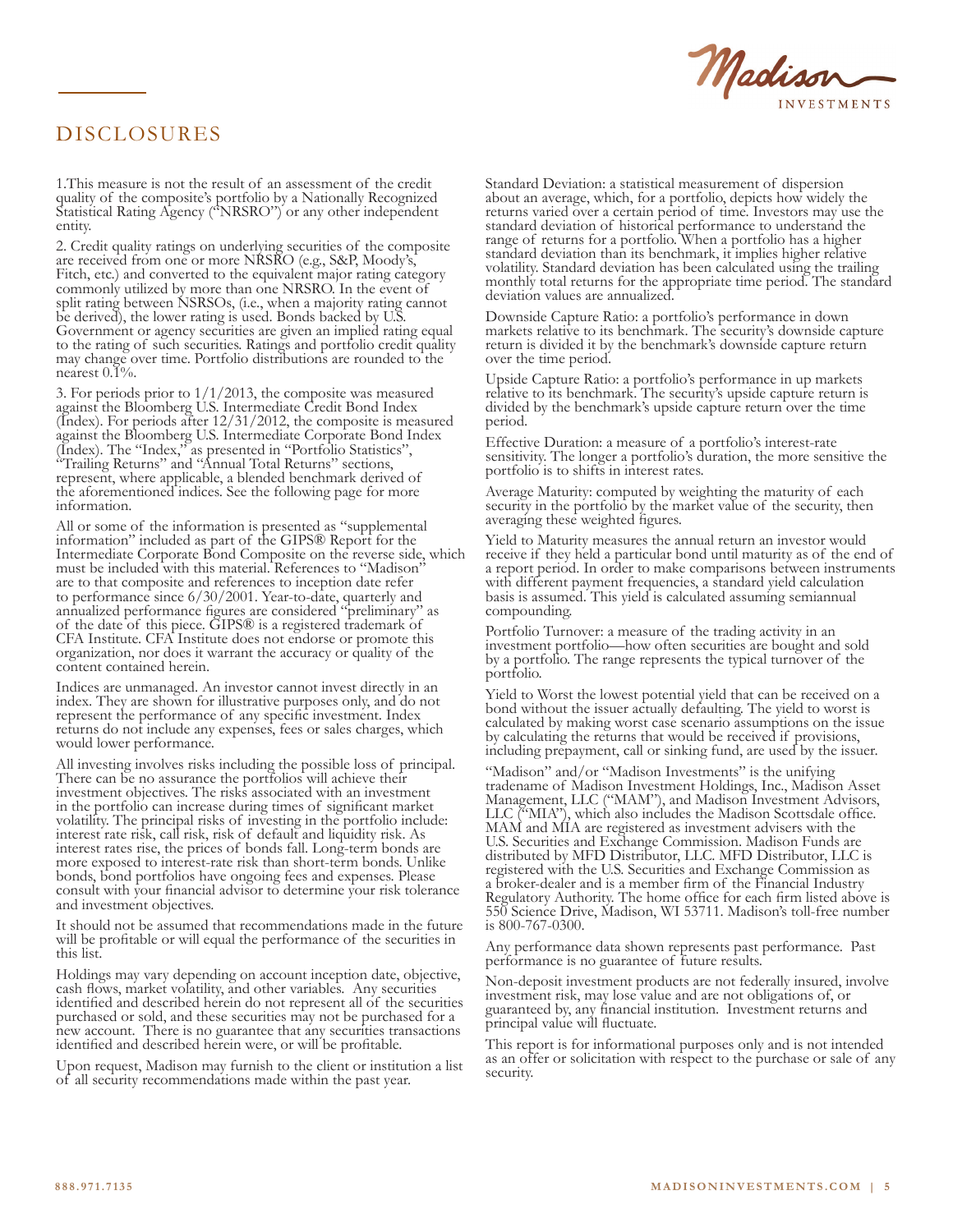

# DISCLOSURES AND DEFINITIONS

Although the information in this report has been obtained from sources that the firm believes to be reliable, we do not guarantee its accuracy, and any such information may be incomplete or condensed. All opinions included in this report constitute the firm's judgment as of the date of this report and are subject to change without notice.

The Bloomberg US Intermediate Corporate Bond Index measures performance of United States dollar-denominated investment grade, fixed-rate, taxable corporate bond securities with maturities greater than or equal to one year, but less than ten years, that are issued by U.S and non-U.S. industrial, utility and financial issuers.

Gross performance results do not reflect the deduction of investment advisory fees. Your returns will be reduced by advisory fees and other expenses that may be incurred in the management of your investment advisory account. Investment advisory fees are described in our disclosure brochure.

In addition to the ongoing market risk applicable to portfolio securities, bonds are subject to interest rate risk. When interest rates rise, bond prices fall; generally, the longer a bond's maturity, the more sensitive it is to this risk. Bonds may also be subject to call risk, which allows the issuer to retain the right to redeem the debt, fully or partially, before the scheduled maturity date. Proceeds from sales prior to maturity may be more or less than originally invested due to changes in market conditions or changes in the credit quality of the issuer.

This piece is not intended to provide investment advice directly to investors. Opinions stated are informational only and should not be taken as investment recommendation or advice of any kind whatsoever (whether impartial or otherwise).

Our expectation is that investors will participate in market appreciation during bull markets and be protected during bear markets compared with investors in portfolios holding more speculative and volatile securities. There is no assurance that these expectations will be realized. Indices are unmanaged.

Bond Spread is the difference between yields on differing debt instruments of varying maturities, credit ratings, and risk, calculated by deducting the yield of one instrument from another.